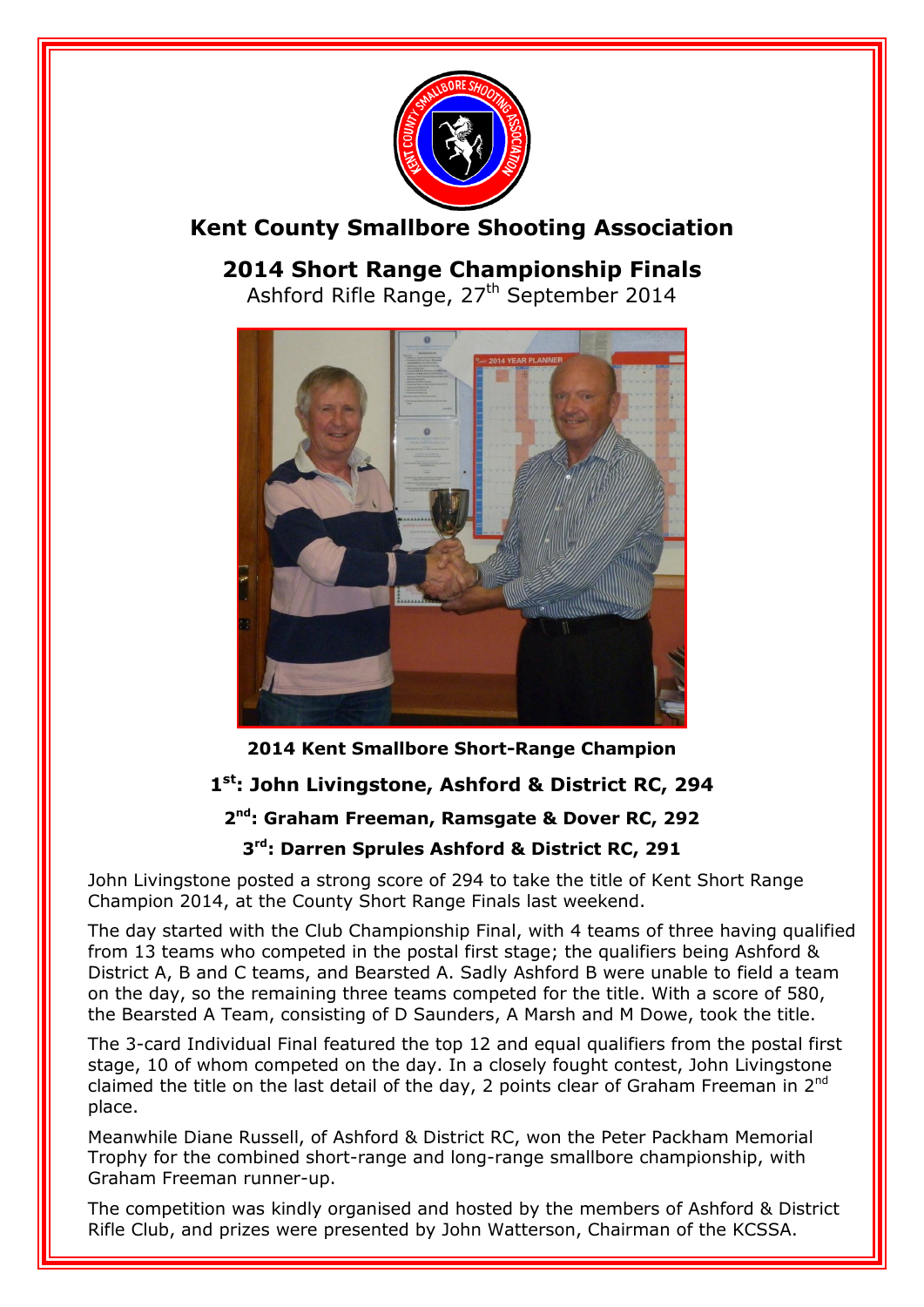

**2014 Kent Smallbore Champion: Diane Russell Peter Packham Memorial Trophy for the combined short-range and long-range Championships**

#### **Final Results**

#### **Individual**

|                      |                               | Card 1 | Card 2 | Card 3 | <b>Total</b> |
|----------------------|-------------------------------|--------|--------|--------|--------------|
| <b>LIVINGSTONE J</b> | <b>Ashford &amp; District</b> | 98     | 98     | 98     | 294          |
| <b>FREEMANG</b>      | <b>Ramsgate &amp; Dover</b>   | 99     | 97     | 96     | 292          |
| <b>SPRULES D</b>     | <b>Ashford &amp; District</b> | 97     | 97     | 97     | 291          |
| <b>WRIGHT S</b>      | <b>Ashford &amp; District</b> | 98     | 96     | 97     | 291          |
| <b>ADAIR K</b>       | <b>Ashford &amp; District</b> | 99     | 95     | 95     | 289          |
| <b>RUSSELL D</b>     | <b>Ashford &amp; District</b> | 98     | 97     | 94     | 289          |
| <b>SHEPHERD W</b>    | <b>Invicta</b>                | 95     | 96     | 96     | 287          |
| <b>MARSH R</b>       | <b>Bearsted</b>               | 95     | 95     | 97     | 287          |
| <b>PARKINSON A</b>   | <b>Ashford &amp; District</b> | 95     | 95     | 96     | 286          |
| <b>BAILEY S</b>      | <b>Folkestone</b>             | 94     | 94     | 96     | 284          |
| <b>G NASH</b>        | <b>Bearsted</b>               | ۰      |        |        | <b>DNS</b>   |
| <b>P WARES</b>       |                               | ۰      |        |        | <b>DNS</b>   |
| <b>M ELLIS</b>       | <b>Ashford &amp; District</b> | ۰      | ۰      | ۰      | <b>DNS</b>   |
| <b>RALDOUS</b>       | <b>Bearsted</b>               | ۰      |        |        | <b>DNS</b>   |

#### **Team**

| <b>Bearsted</b> | A Marsh          | 190              |
|-----------------|------------------|------------------|
|                 | D Saunders (sub) | 192 <sup>p</sup> |
|                 | M Dowe (sub)     | 198              |
|                 |                  | 580              |
| Ashford 'C'     | A Williamson     | 195              |
|                 | J M Wilkes       | 190              |
|                 | S Wright         | 193              |
|                 |                  | 578              |
| Ashford 'A'     | E Beddy (sub)    | 190              |
|                 | J Livingstone    | 192 <sup>p</sup> |
|                 | A Parkinson      | 194              |
|                 |                  | 576              |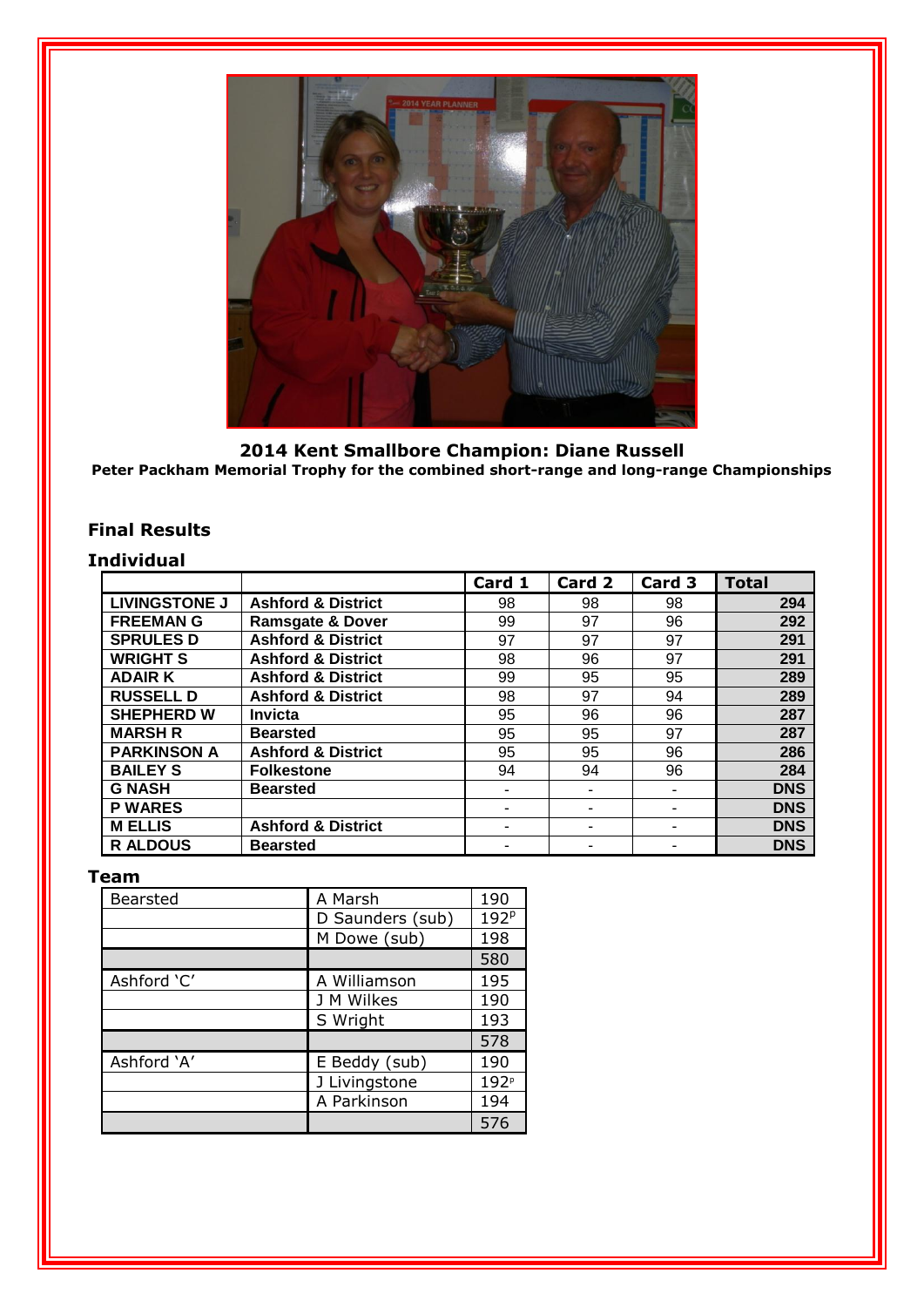#### **The Prizewinnners!**







**D Sprules: 3<sup>rd</sup> Place** 



We look forward to next year's competition- make sure your club is represented!